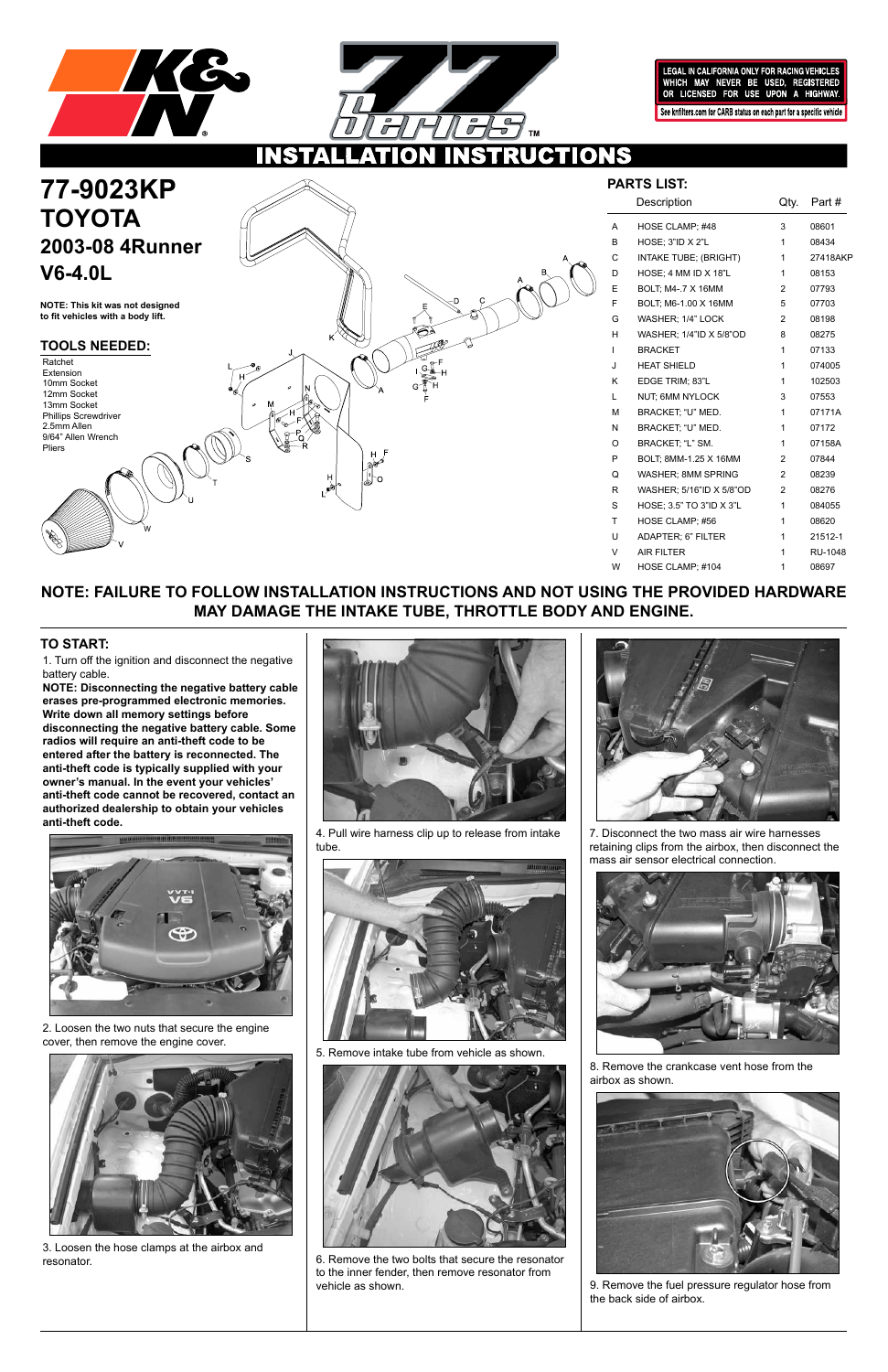## **Continued INSTALLATION INSTRUCTIONS**



10. Loosen the hose clamp at the throttle body, then remove the two bolts that secure the airbox to the engine.



11. Remove the airbox assembly from engine as shown.

**NOTE: K&N Engineering, Inc., recommends that customers do not discard factory air intake.**



12. On vehicles equipped with the A/C mounting bracket, remove the A/C mounting bracket and loosen the nut. Then, remove the power steering reservoir mounting bolt.

**NOTE: The power steering reservoir bolt will be re-used.**





13. Rotate the A/C mounting bracket onto the power steering reservoir, then secure it using the bolt from the previous step. Tighten the A/C mounting nut.



14. Remove the 12mm bolt that retains the power steering reservoir to the vehicle, then mount the provided bracket (07158) onto the vehicle with the bolt that was removed.

15. Mount the two provided brackets onto the vehicle with the provided hardware. **NOTE: Bracket (07172) mounts closest to engine.**



16. Install the edge trim onto the heat shield as shown. Trim if needed.



17. Install the heat shield onto the vehicle, then secure the brackets with the provided hardware.



18. Remove the crankcase vent hose from the valve cover.



19. Flip the crankcase vent hose around and reconnect the opposite end of the hose to the valve cover.



20. Install the provided silicone hose (08434) onto the throttle body with the provided hose clamps.



21. Remove the two screws that secure the mass air sensor to the airbox assembly, then remove the mass air sensor as shown.



22. Secure the mass air sensor to the K&N® intake tube using the provided bolts as shown.



23. Remove the engine cover mounting stud shown from the factory airbox.



24. Install the stud removed in step #23 into the threaded boss on the K&N® intake tube as shown.



25. Install the tube mounting bracket (07133) onto the K&N® intake tube as shown.



26. Install the K&N® intake tube onto the throttle body, align the mounting bracket with the threaded boss on the engine valve cover and then secure with the provided hardware and hose clamp.